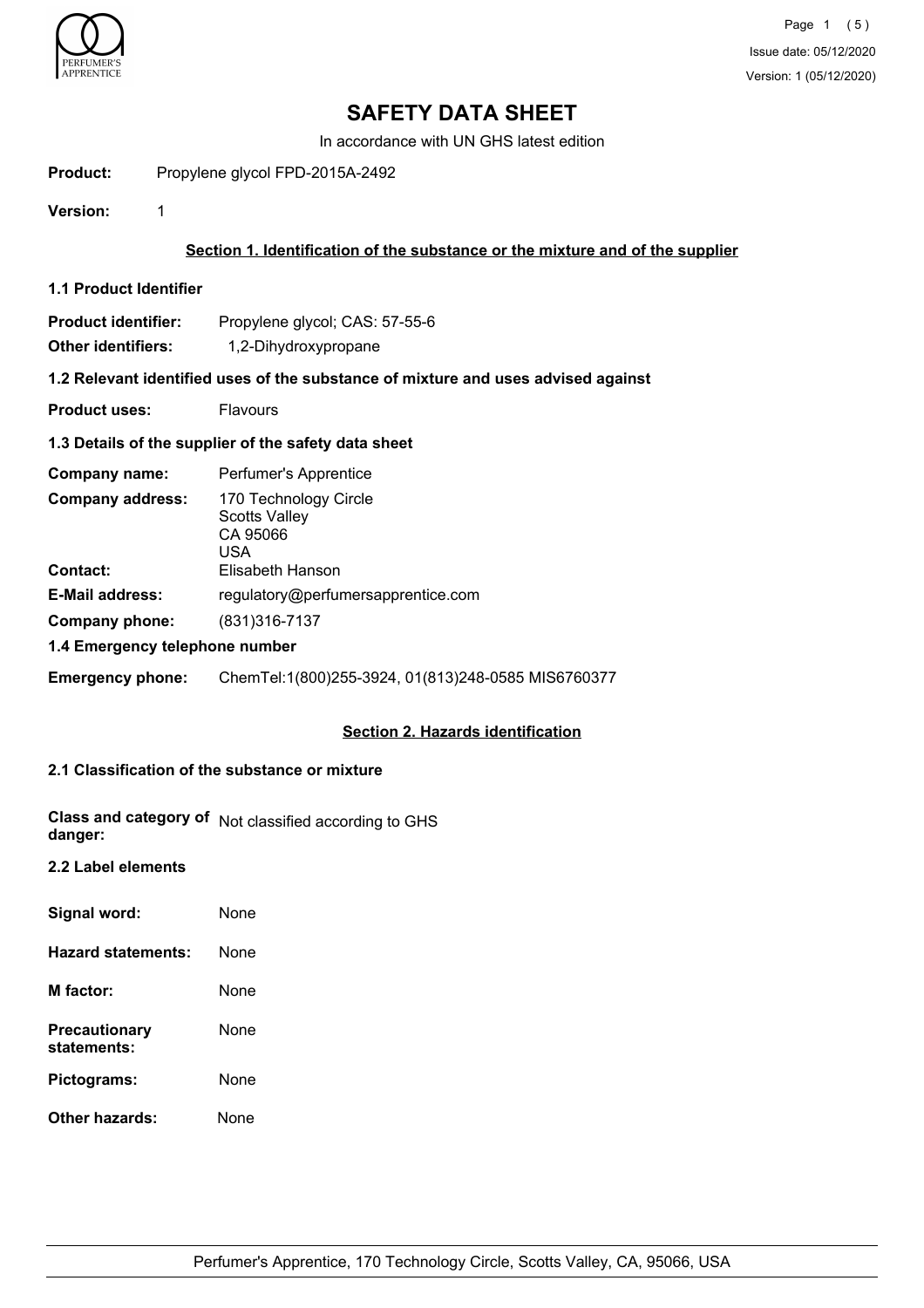

# **SAFETY DATA SHEET**

In accordance with UN GHS latest edition

Product: Propylene glycol FPD-2015A-2492

**Version:** 1

# **Section 3. Composition / information on ingredients**

**3.1 Substances**

**Product identifier:** Propylene glycol; CAS: 57-55-6

#### **Section 4. First-aid measures**

#### **4.1 Description of first aid measures**

| Inhalation:           | Remove from exposure site to fresh air, keep at rest, and obtain medical attention.                            |
|-----------------------|----------------------------------------------------------------------------------------------------------------|
| Eye exposure:         | Flush immediately with water for at least 15 minutes. Contact physician if symptoms persist.                   |
| <b>Skin exposure:</b> | Remove contaminated clothes. Wash thoroughly with soap and water. Contact physician if<br>irritation persists. |
| Ingestion:            | Rinse mouth with water and obtain medical attention.                                                           |

#### **4.2 Most important symptoms and effects, both acute and delayed**

None expected, see Section 4.1 for further information.

#### **4.3 Indication of any immediate medical attention and special treatment needed**

None expected, see Section 4.1 for further information.

## **SECTION 5: Firefighting measures**

#### **5.1 Extinguishing media**

Suitable media: Carbon dioxide, Dry chemical, Foam.

#### **5.2 Special hazards arising from the substance or mixture**

In case of fire, may be liberated: Carbon monoxide, Unidentified organic compounds.

### **5.3 Advice for fire fighters:**

In case of insufficient ventilation, wear suitable respiratory equipment.

#### **Section 6. Accidental release measures**

## **6.1 Personal precautions, protective equipment and emergency procedures:**

Avoid inhalation. Avoid contact with skin and eyes. See protective measures under Section 7 and 8.

#### **6.2 Environmental precautions:**

Keep away from drains, surface and ground water, and soil.

#### **6.3 Methods and material for containment and cleaning up:**

Remove ignition sources. Provide adequate ventilation. Avoid excessive inhalation of vapours. Contain spillage immediately by use of sand or inert powder. Dispose of according to local regulations.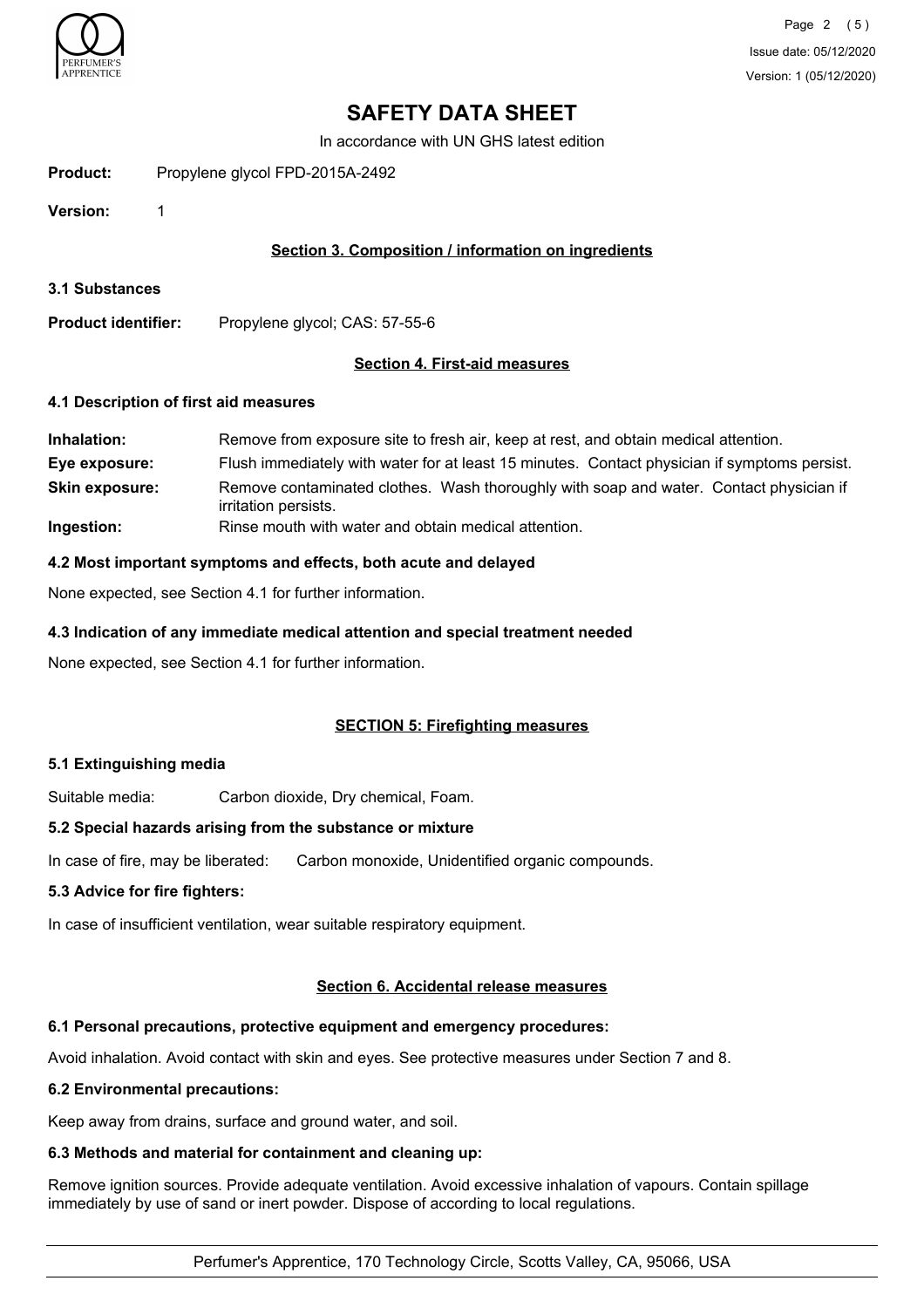

Page 3 (5) Issue date: 05/12/2020 Version: 1 (05/12/2020)

# **SAFETY DATA SHEET**

In accordance with UN GHS latest edition

Product: Propylene glycol FPD-2015A-2492

**Version:** 1

**6.4 Reference to other sections:**

Also refer to sections 8 and 13.

## **Section 7. Handling and storage**

## **7.1 Precautions for safe handling:**

Keep away from heat, sparks, open flames and hot surfaces. - No smoking. Use personal protective equipment as required. Use in accordance with good manufacturing and industrial hygiene practices. Use in areas with adequate ventilation Do not eat, drink or smoke when using this product.

## **7.2 Conditions for safe storage, including any incompatibilities:**

Store in a well-ventilated place. Keep container tightly closed. Keep cool. Ground/bond container and receiving equipment. Use explosion-proof electrical, ventilating and lighting equipment. Use only non-sparking tools. Take precautionary measures against static discharge.

## **7.3 Specific end use(s):**

Flavours: Use in accordance with good manufacturing and industrial hygiene practices.

## **Section 8. Exposure controls/personal protection**

## **8.1 Control parameters**

Workplace exposure limits: Not Applicable

## **8.2 Exposure Controls**

## **Eye / Skin Protection**

Wear protective gloves/eye protection/face protection

#### **Respiratory Protection**

Under normal conditions of use and where adequate ventilation is available to prevent build up of excessive vapour, this material should not require special engineering controls. However, in conditions of high or prolonged use, or high temperature or other conditions which increase exposure, the following engineering controls can be used to minimise exposure to personnel: a) Increase ventilation of the area with local exhaust ventilation. b) Personnel can use an approved, appropriately fitted respirator with organic vapour cartridge or canisters and particulate filters. c) Use closed systems for transferring and processing this material.

Also refer to Sections 2 and 7.

## **Section 9. Physical and chemical properties**

## **9.1 Information on basic physical and chemical properties**

| Appearance:                    | Not determined  |
|--------------------------------|-----------------|
| Odour:                         | Not determined  |
| pH:                            | Not determined  |
| Initial boiling point / range: | Not determined  |
| <b>Flash point:</b>            | 104 $\degree$ C |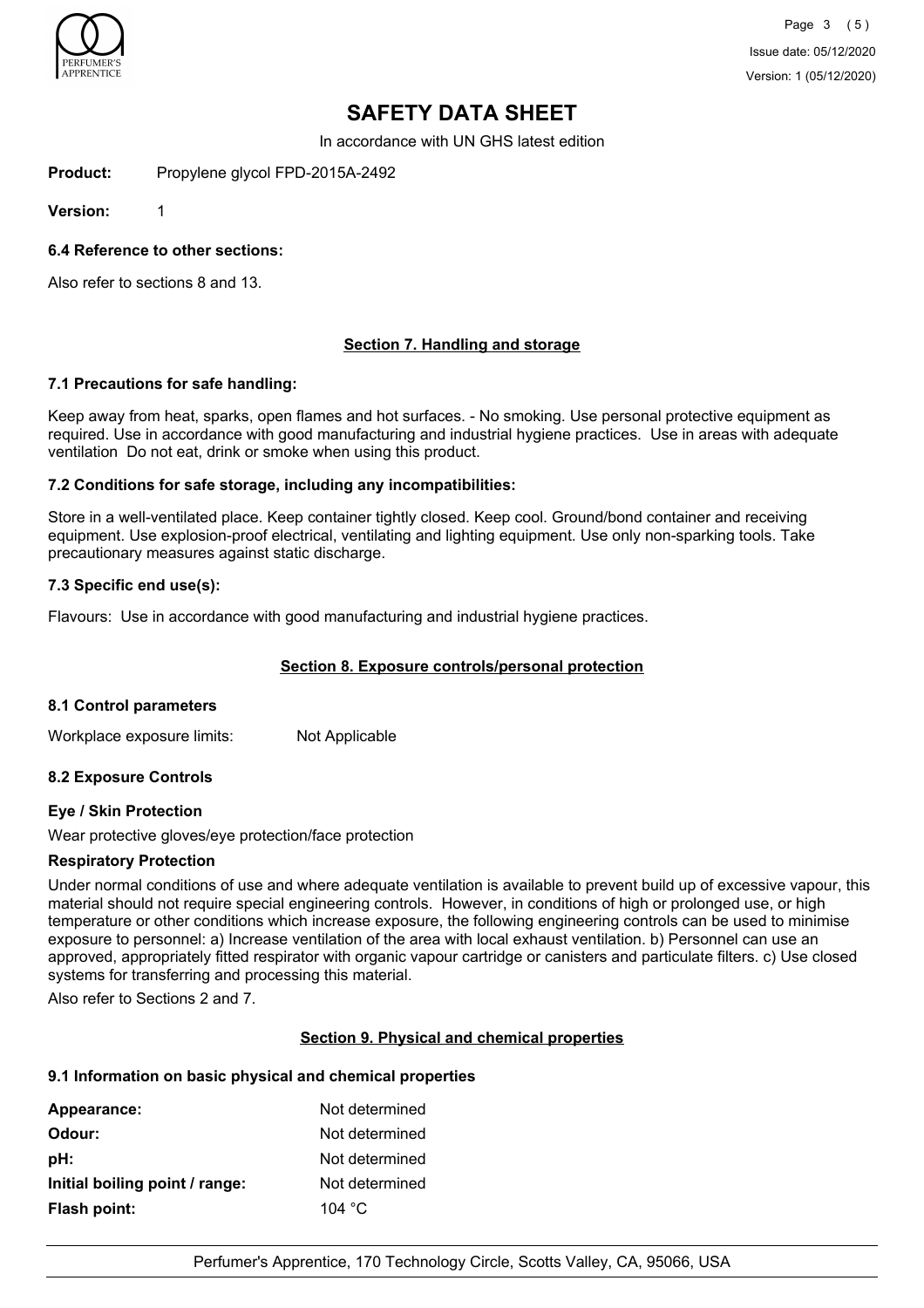

Page 4 (5) Issue date: 05/12/2020 Version: 1 (05/12/2020)

# **SAFETY DATA SHEET**

In accordance with UN GHS latest edition

Product: Propylene glycol FPD-2015A-2492

**Version:** 1

| Vapour pressure:         | Not determined |
|--------------------------|----------------|
| <b>Relative density:</b> | Not determined |
| Solubility(ies):         | Not determined |
| 9.2 Other information:   | None available |

## **Section 10. Stability and reactivity**

### **10.1 Reactivity:**

Presents no significant reactivity hazard, by itself or in contact with water.

### **10.2 Chemical stability:**

Good stability under normal storage conditions.

## **10.3 Possibility of hazardous reactions:**

Not expected under normal conditions of use.

### **10.4 Conditions to avoid:**

Avoid extreme heat.

**10.5 Incompatible materials:**

Avoid contact with strong acids, alkalis or oxidising agents.

## **10.6 Hazardous decomposition products:**

Not expected.

## **Section 11. Toxicological information**

## **11.1 Information on toxicological effects**

This material does not meet the criteria for classification for health hazards under UN GHS.

| <b>Assumed Toxicity Value (LD50 or ATE) for Acute Oral Toxicity:</b>       | Not Applicable |
|----------------------------------------------------------------------------|----------------|
| <b>Assumed Toxicity Value (LD50 or ATE) for Acute Dermal Toxicity:</b>     | Not Applicable |
| <b>Assumed Toxicity Value (LC50 or ATE) for Acute Inhalation Toxicity:</b> | Not Available  |
| <b>Inhalation Route:</b>                                                   | Not Available  |

Refer to Section 2 for additional information.

# **Section 12. Ecological information**

| <b>12.1 Toxicity:</b>               | Not available |
|-------------------------------------|---------------|
| 12.2 Persistence and degradability: | Not available |
| 12.3 Bioaccumulative potential:     | Not available |
| 12.4 Mobility in soil:              | Not available |